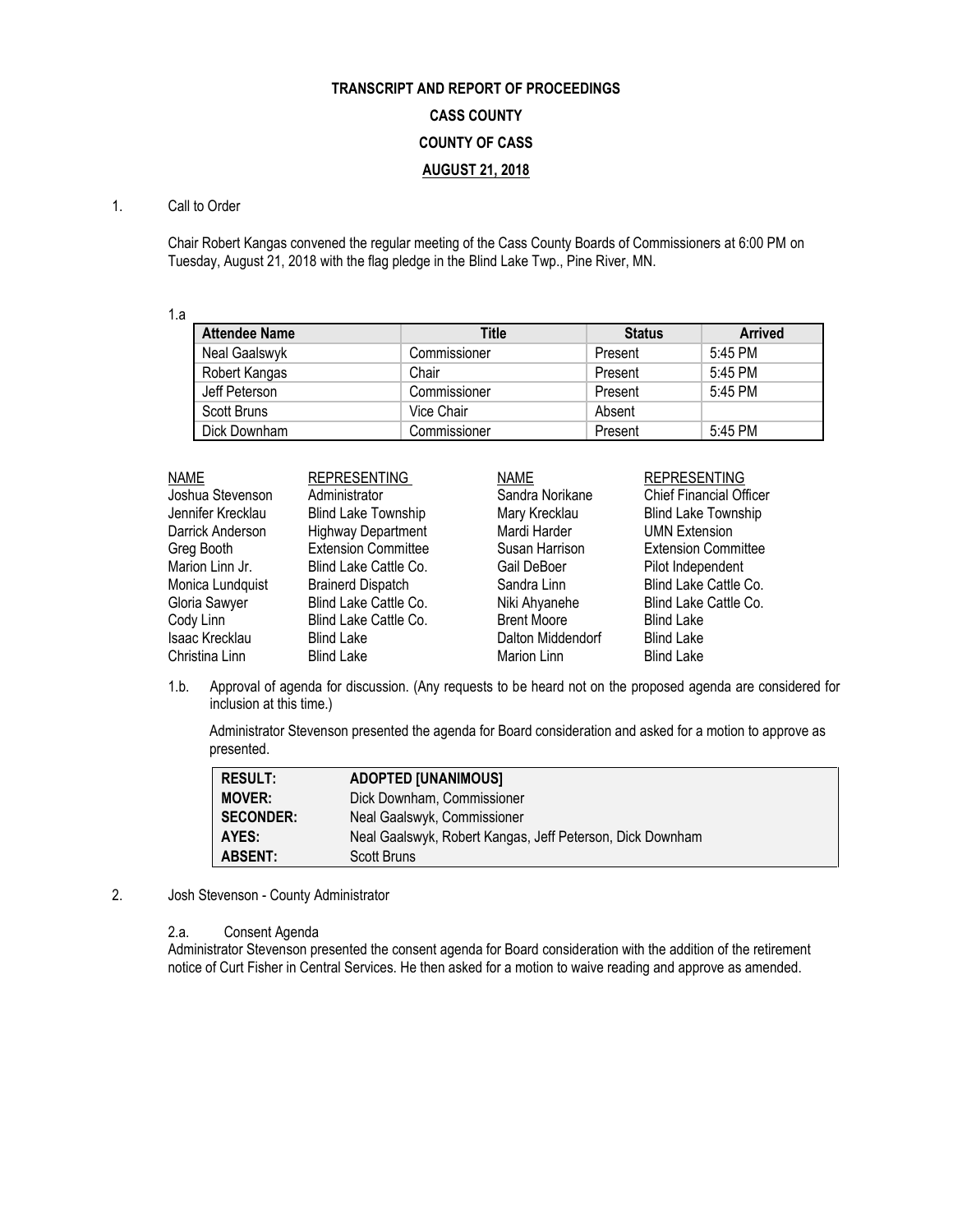| <b>RESULT:</b>   | <b>ADOPTED [UNANIMOUS]</b>                                |
|------------------|-----------------------------------------------------------|
| <b>MOVER:</b>    | Neal Gaalswyk, Commissioner                               |
| <b>SECONDER:</b> | Jeff Peterson, Commissioner                               |
| AYES:            | Neal Gaalswyk, Robert Kangas, Jeff Peterson, Dick Downham |
| <b>ABSENT:</b>   | Scott Bruns                                               |

Approve - Minutes of August 7th, 2018

Approve – Auditor Manual Warrants/Voids/Corrections (Batch 2) dated July 2018 in the amount of \$148,385.63

Receive & File – July 2018 Monthly budget reports.

Approve – Auditor Warrants dated August 2, 2018 in the amount of \$1,163,311.48

Approve – Auditor ACH (2018 State PILT & Wildlife Mgmt) dated August 16, 2018 in the amount of \$148,666.31

Approve – Auditor Warrants dated August 9, 2018 in the amount of \$736,174.03

Approve – Auditor Warrants dated August 9, 2018 in the amount of \$19,426.21

Approve – HHVS IFS- Manual Warrants/Voids/Corrections (Batch 1) dated July 2018 in the amount of (\$5,185.19)

Approve – HHVS IFS Auditor Warrants dated August 10, 2018 in the amount of \$90,451.90

Approve – HHVS IFS-SSIS Auditor Warrants dated August 10, 2018 in the amount of \$90,864.34

Approve – HHVS IFS Special Auditor Warrants dated August 10, 2018 in the amount of \$83.30

Receive & file - Notice of retirement of Curt Fisher, Maintenance Mechanic, effective August 31, 2018.

Receive & file - Notice of resignation of Janice Mehle, County Team Leader, effective August 17, 2018 and receive and file the notice of intent to fill budgeted County Team Leader position, Grade 35.

Receive & file - Notice of appointment of Nicole Davis to County Team Leader, Grade 35, Step 6 vacated by Janice Mehle, effective August 15, 2018.

Receive & file - Notice of appointment of Tonya Heldt to County Team Leader, Grade 35, Step 4 vacated by Karen Eischens, effective August 15, 2018.

Receive & file – Notice of intent to advertise and fill budgeted County Agency Social Worker – CPS, vacated by Nicole Davis.

Receive & file - Notice of appointment of Austin McAllister, Motor Equipment Operator, Grade 21, Step 1, effective August 25, 2018.

Receive & File – Notice of appointment of Dillon Bruns, Deputy Sheriff, Grade 27, Step 1, effective July 16, 2018.

Receive & File – Notice of appointment of Brad Rittgers, Lieutenant, Grade 34, Step 9, effective August 21, 2018.

Tobacco:

Mule Lake Store, LLC – Judy A. Leeds - Wabedo

Approve – Capital Projects Fund Activity:

Anderson Heating and Air Conditioning \$7,740 (Voter Storage)

Arrowhead Builders Supply \$172.97 (Longville HWY)

Mark Beard \$6,250 (various capital)

Leech Lake Lumber Co \$109.45 (Voter Storage)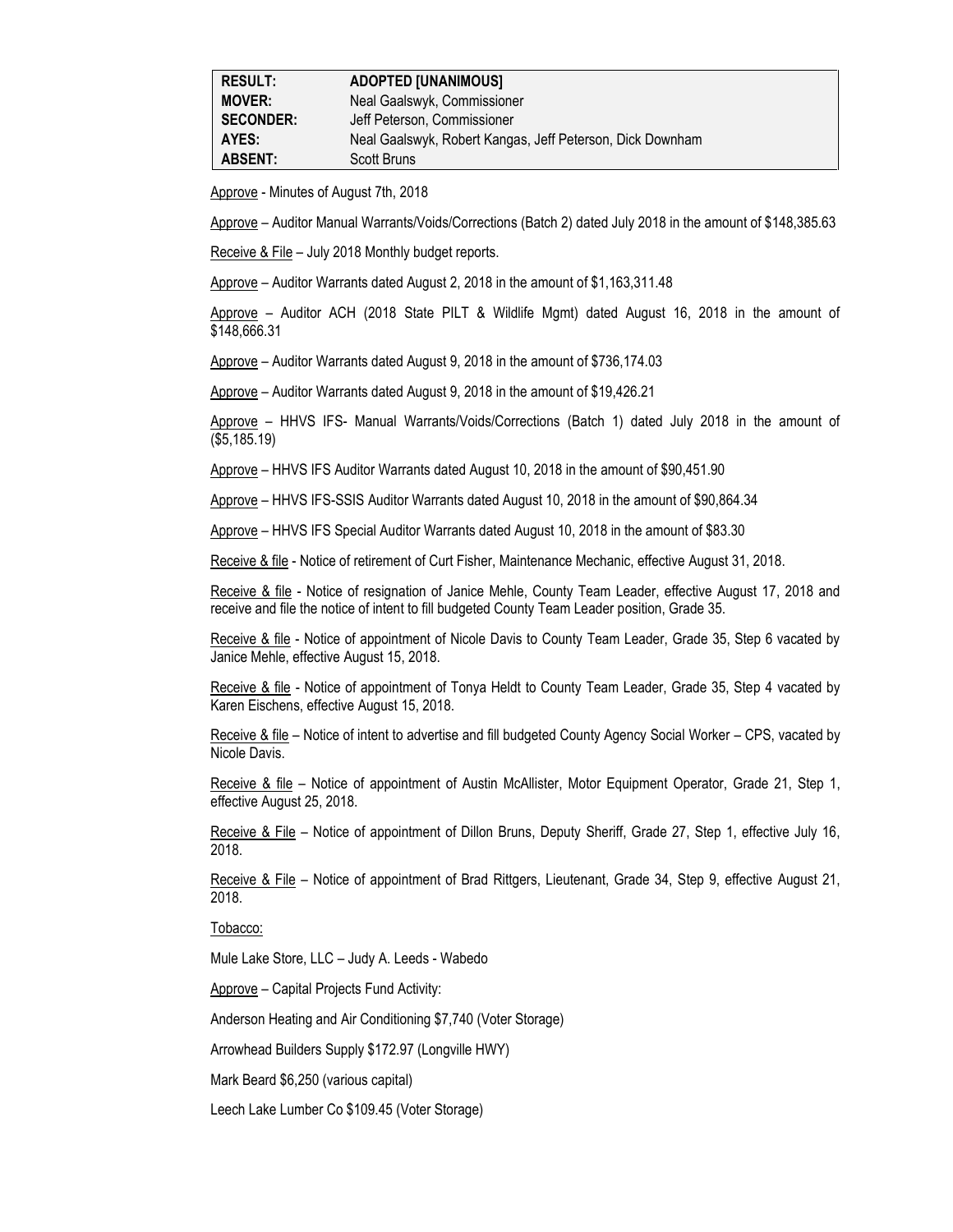Lucachick Architecture \$2,290 (Longville HWY & Pine River Station)

Walker Pipe and Supply \$508.40 (Longville HWY)

Widseth Smith Nolting \$390 (Longville HWY)

Young Excavating \$11,549.75 (Longville HWY)

Authorize – 2 nd quarter Longville Ambulance Subordinate Service District in the amount of \$122,750.00

Adopt – Resolution 43-18 approving FY2019 CVSO Grant agreement with required documentation as identified on Operation Improvement Grant Program Checklist for use to enhance the operations of the Grantee's CVSO under Minnesota Statutes §197.608, Subdivision 4(a) and should not be used to supplant or replace other funding.

Commissioner Gaalswyk offered Resolution No. 40-18 and moved its adoption, Commissioner Peterson seconded:

BE IT RESOLVED by Cass County that the County enter into the attached Grant Contract with the Minnesota Department of Veterans Affairs (MDVA) to conduct the following Program: County Veterans Service Office Operational Enhancement Grant Program. The grant must be used to provide outreach to the county's veterans; to assist in the reintegration of combat veterans into society; to collaborate with other social service agencies, educational institutions, and other community organizations for the purposes of enhancing services offered to veterans; to reduce homelessness among veterans; and to enhance the operations of the county veterans service office, as specified in Minnesota Laws 2017 Chapter 4, Article 1, Section 38, Subdivision 2. This Grant should not be used to supplant or replace other funding.

BE IT FURTHER RESOLVED by the Cass County Board Commissioners that Jeff Woodford, the County Veterans Service Officer, be authorized to execute the attached Grant Contract for the above mentioned program on behalf of the County.

Resolution No. 40-18 was declared adopted upon the following vote Ayes: Gaalswyk, Peterson, Downham, Kangas Nays: None Absent: Bruns

Approve- 2019-2021 PH-DOC Maintenance and Support Agreement with Board Ratification Statement between Conduent State & Local Solutions Inc. and Minnesota Counties Computer Cooperative (MnCCC) on behalf of the Community Health Services (CHS) User Group for the maintenance and support of the PH-DOC Software.

Approve- Pine River/Backus and Pillager Early Childhood Collaborative Agreements to provide research-based Early Childhood curriculum aligned with the State Early Learning Standards and other comprehensive Early Childhood Services for Cass County children ages 0-5 and their families.

Award - Contract to Herzog Roofing for replacement of Cass County Law Enforcement Center roof for a bid price of \$107,000, plus Alternate #1 of \$1700 per roof drain, as needed, and \$1.25/Board foot to remove and replace any damage or wet roof insulation. Source of funds is from the approved 2018 Capital Plan. Authorize Central Services Director to approve necessary replacement of insulation, replacement of roof rock, and any addition of insulation to meet current R value energy standard for public buildings not to exceed \$50,000.

Award – Contract for fence removal project to Todd Sawyer not to exceed \$7,200.00 and contract for debris removal project to Holmvig Excavating not to exceed \$2,950.

Award – Concrete contract on County Longville Highway Garage and Ambulance 2018 Building Project to Hytec Construction of Brainerd for \$115,500.00.

Award – Contract for the Bull Moose forest road repair project to Sawyer Timber not to exceed \$6,500.00 and contract for the Crooked Lake forest road repair project to Holmvig Excavating not to exceed \$9,700.00.

Approve – Family Planning Special Project (FPSP) Sub-Grantee Contract with Mahube-Otwa Community Action Partnership, Inc. to provide pre-pregnancy family planning services to the residents of Cass, Todd and Wadena Counties.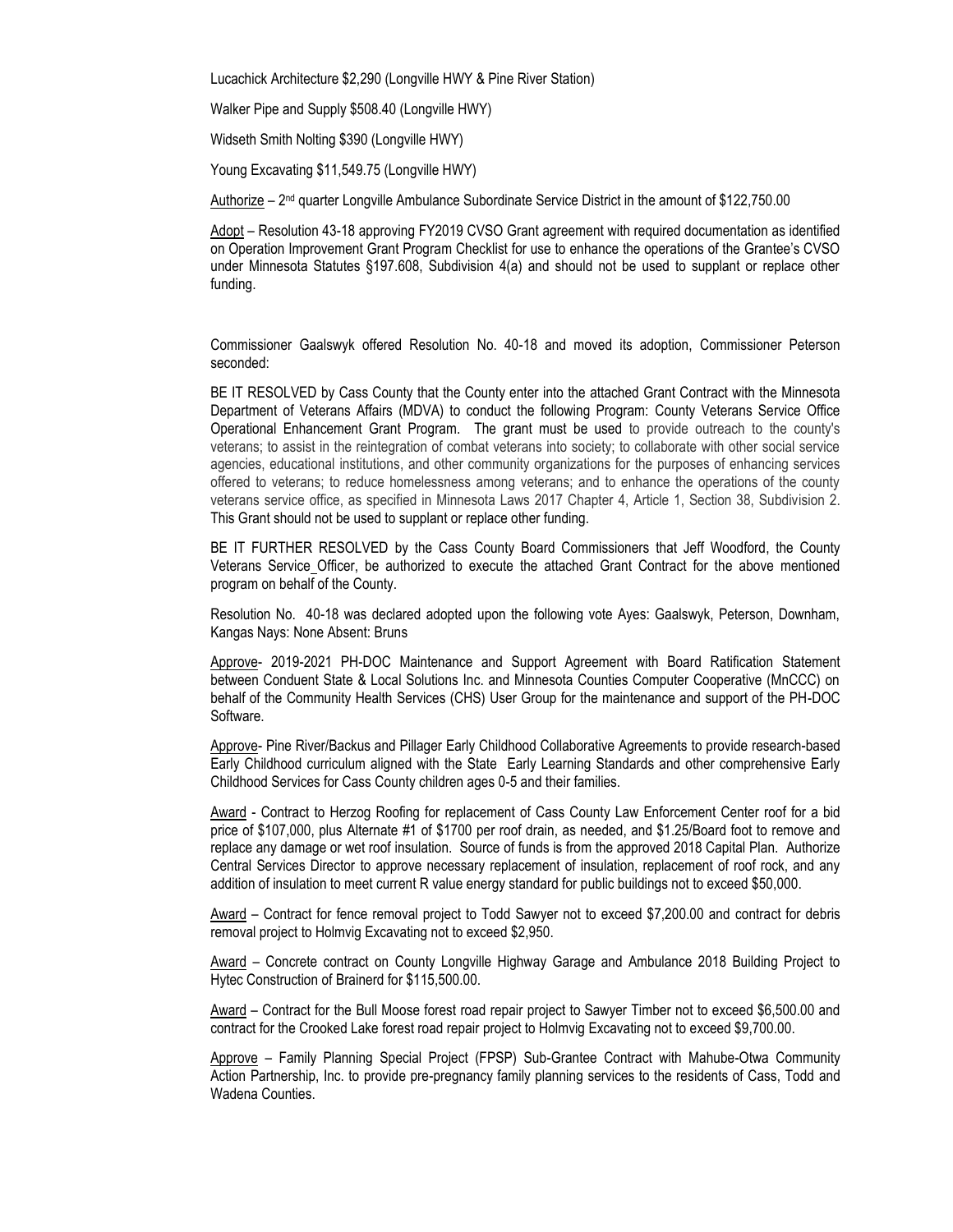Approve – Buscho reclassification as recommended by the Cass County Planning Commission at their August 13, 2018 regular meeting.

Approve – Sheldon reclassification as recommended by the Cass County Planning Commission at their August 13, 2018 regular meeting.

Approve – Williams reclassification as recommended by the Cass County Planning Commission at their August 13, 2018 regular meeting.

Receive & File - Annual disclosure reporting for Tax Increment Financing for the year ended December 31, 2017 for the Cass County HRA, Cities of Backus, Cass Lake, Hackensack, Pillager, Remer and Walker.

Receive and File – July 2018 Interest Report

2.b. Approve Public Comment Letter for Gull Lake Dam Road

Administrator Stevenson provided a draft letter to Colonel Sam Calkins noting two minor edits for Board consideration. The edits included a spelling and county road number error correction. It was noted that the letter is being sent in response to a request for public comment by the US Corp of Engineers. It was noted in the letter that leaving the road in its current location may be the least disruptive to this culturally sensitive area, prevents the re-alignment of two existing county roads, and will avoid increased traffic on other local roads. It was also noted in the letter that the County Board would like input from the Leech Lake Band of Ojibwe Council before any decisions are made. He then asked for a motion to approve public comment letter to Colonel Sam Calkins from Chairman Kangas regarding the potential closure of the roadway crossing the Army Corp of Engineers Dam on the Gull River in East Gull Lake.

| <b>RESULT:</b>   | <b>APPROVED [UNANIMOUS]</b>                               |
|------------------|-----------------------------------------------------------|
| <b>MOVER:</b>    | Neal Gaalswyk, Commissioner                               |
| <b>SECONDER:</b> | Dick Downham, Commissioner                                |
| AYES:            | Neal Gaalswyk, Robert Kangas, Jeff Peterson, Dick Downham |
| <b>ABSENT:</b>   | Scott Bruns                                               |

2.c. Property Assessed Clean Energy (PACE) Joint Powers Agreement

Administrator Stevenson provided a resolution to enter into a Joint Powers Agreement with the Port Authority of the City of St. Paul for the Property Assessed Clean Energy program for Board consideration. It was noted that the agreement would allow the Port Authority to enter into agreements with local businesses to borrow money for clean energy projects and have the amount added to their property taxes as a special assessments. It was also noted that if the property owner could not make payments the property would forfeit to the State of MN for non-payment of taxes and special assessment. It was also noted that the Board did not want to support a program that may compete with local lending institutions. After a brief discussion, Commissioner Downham made a motion to disregard Resolution 33-18 entering into a Joint Powers agreement with the Port Authority of the City of Saint Paul.

| <b>RESULT:</b>   | <b>APPROVED [UNANIMOUS]</b>                               |
|------------------|-----------------------------------------------------------|
| <b>MOVER:</b>    | Dick Downham, Commissioner                                |
| <b>SECONDER:</b> | Jeff Peterson, Commissioner                               |
| AYES:            | Neal Gaalswyk, Robert Kangas, Jeff Peterson, Dick Downham |
| <b>ABSENT:</b>   | Scott Bruns                                               |

- 3. Susan Harrison and Greg Booth Cass County Extension Committee
	- 3.a. 2018 Farm Family of the Year

Greg Booth and Susan Harrison from the MN Extension Committee explained that each year the local County Extension Committee selects a farm family and submits their recommendation to the University of Minnesota. The criteria for nomination is that the farmer is a Minnesota food producer that is actively involved in agricultural production with one or more agricultural enterprises and have some involvement in their communities. They informed the Board that the selected 2018 Cass County Farm Family is the Bind Lake Cattle Company of Pine River, MN. Accepting the award was Marion and Christina Linn. It was noted that Marion Linn III's family is the fourth generation of farmers on the property. The Board congratulated Christina and Marion Linn III and family as the 2018 Farm Family of Cass County.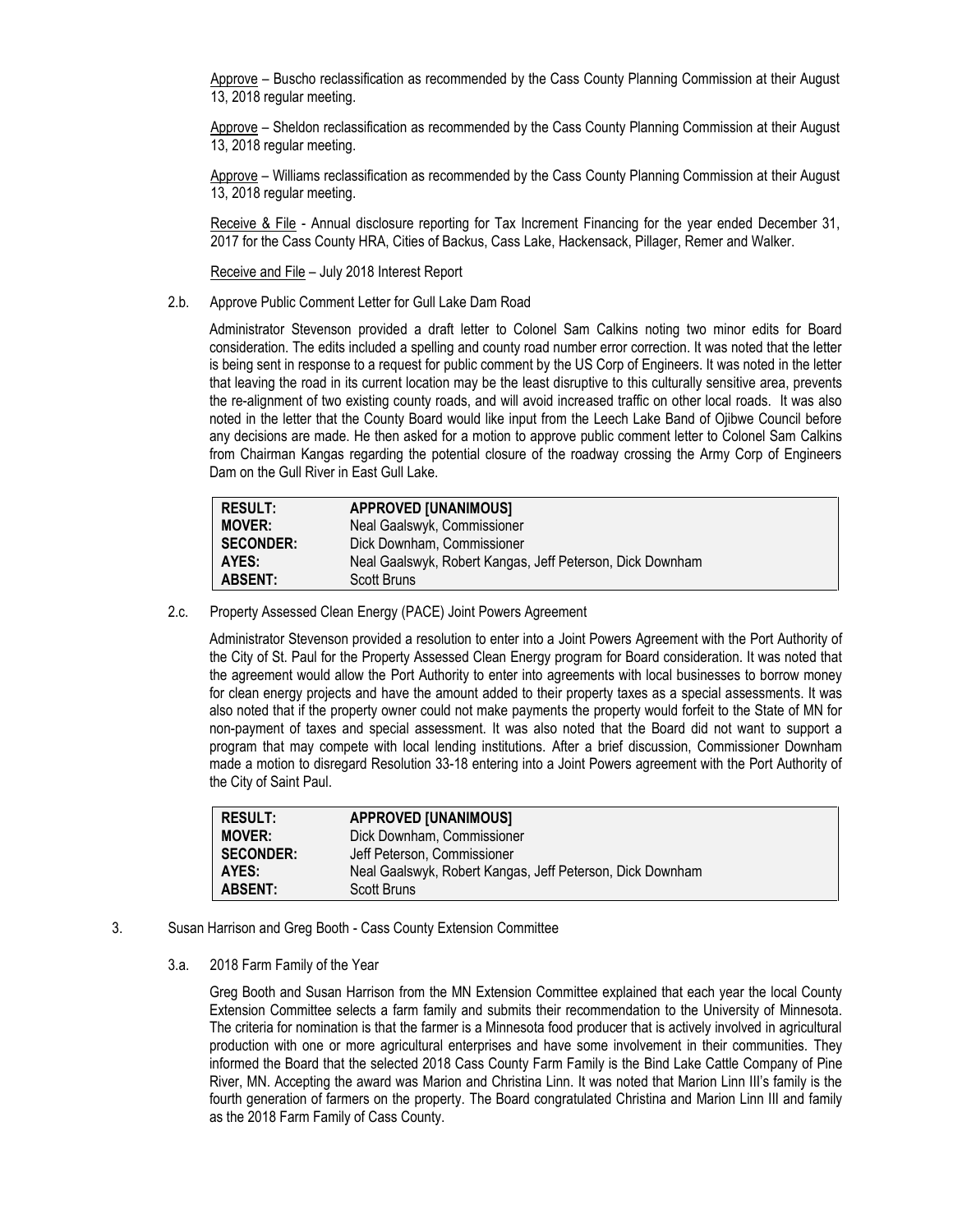## **RESULT: RECEIVED AND FILED**

#### 4. Sandra Norikane - Chief Financial Officer

4.a. Cass County Assigned Fund Balances

Chief Financial Officer Sandra Norikane provided information on the County's uninsured losses account from unassigned fund balance. She explained that the tort limit for uninsured claims in Minnesota is set at \$1,500,000. She noted that the current assignment for this account is \$1,300,000. She recommended that the County increase their uninsured claims to this amount as certain risks and liabilities are not covered by existing insurance plans. It was also noted that this assigned fund balance can be used to offset claims coming against the County for which the Board feels the use of fund balance is appropriate. She then asked for a motion to adopt Resolution 41-18, increasing the County's assigned fund balance for uninsured claims to \$1,500,000.

Commissioner Downham offered Resolution No. 41-18 and moved its adoption, Commissioner Peterson seconded:

Resolution to Increase Uninsured Losses Account from Unassigned Fund Balance

WHEREAS, The Cass County Board has adopted Governmental Accounting Standards Board Statement 54, Fund Balance Reporting Governmental Fund Type Definitions (GASB 54), and

WHEREAS, Cass County maintains membership in the Minnesota Counties Intergovernmental Trust for its insurance and risk management needs, and

WHEREAS, Certain risks and liabilities are not covered by existing insurance plans, and

WHEREAS, Litigation costs and settlement costs continue to increase, and

WHEREAS, the County's ability to generate additional revenue to pay for uninsured losses is limited.

NOW, THEREFORE, BE IT RESOLVED: That the Board of Commissioners do hereby increase the assignment for uninsured losses from \$1,300,0000 to \$1,500,0000 from existing unassigned fund balance within the County's General Fund. This will allow the County's assignment for uninsured claims to be the maximum liability for tort claims arising out of a single occurrence, in accordance with Minnesota Statute §466.04.

Resolution No. 41-18 was declared adopted upon the following vote: Ayes: Downham, Peterson, Gaalswyk, Kangas Nays: None Absent: Bruns

| <b>RESULT:</b>   | <b>APPROVED [UNANIMOUS]</b>                               |
|------------------|-----------------------------------------------------------|
| <b>MOVER:</b>    | Dick Downham, Commissioner                                |
| <b>SECONDER:</b> | Jeff Peterson, Commissioner                               |
| AYES:            | Neal Gaalswyk, Robert Kangas, Jeff Peterson, Dick Downham |
| <b>ABSENT:</b>   | Scott Bruns                                               |

4.b. Cass County Committed Fund Balance

Chief Financial Officer Sandra Norikane provided information on the Health, Human, and Veterans Services (HHVS) out of home placement committed fun balance. It was noted that in 2017, the HHVS fund was able to generate a surplus of revenue over expenditures. It was also noted that due to the surplus, it is recommended that the fund balance commitment related to the costs of out of home placements is increased from \$3,000,000 to \$3,500,000. This is in response to unfunded mandates that have been placed upon the County with unknown results. She then asked for a motion to adopt Resolution 42-18 increasing the County's committed fund balance for out of home placements to \$3,500,000.

Commissioner Peterson offered Resolution No. 42 -18 and moved its adoption, Commissioner Gaalswyk seconded:

Resolution to Increase Commitment for Out of Home Placement Costs

WHEREAS, The Cass County Board has adopted Governmental Accounting Standards Board Statement 54, Fund Balance Reporting Governmental Fund Type Definitions (GASB 54), and

WHEREAS, Cass County has significant Out of Home Placement Costs, and

WHEREAS, State programs and special projects have aided the County in managing those costs, and

WHEREAS, State revenues, in general, have been reduced and County cost shares have been increased, and

WHEREAS, Out of Home Placement Costs are unpredictable and can vary significantly by year, and

WHEREAS, the County's ability to generate additional revenue to fund this mandate is limited.

WHEREAS, the Cass County Board of Commissioners has the authority to commit fund balance for specific purposes.

NOW, THEREFORE, BE IT RESOLVED: That the Board of Commissioners do hereby increase the commitment to \$3,500,000 from \$3,000,000 of existing fund balance at December 31, 2017, in the Health, Human and